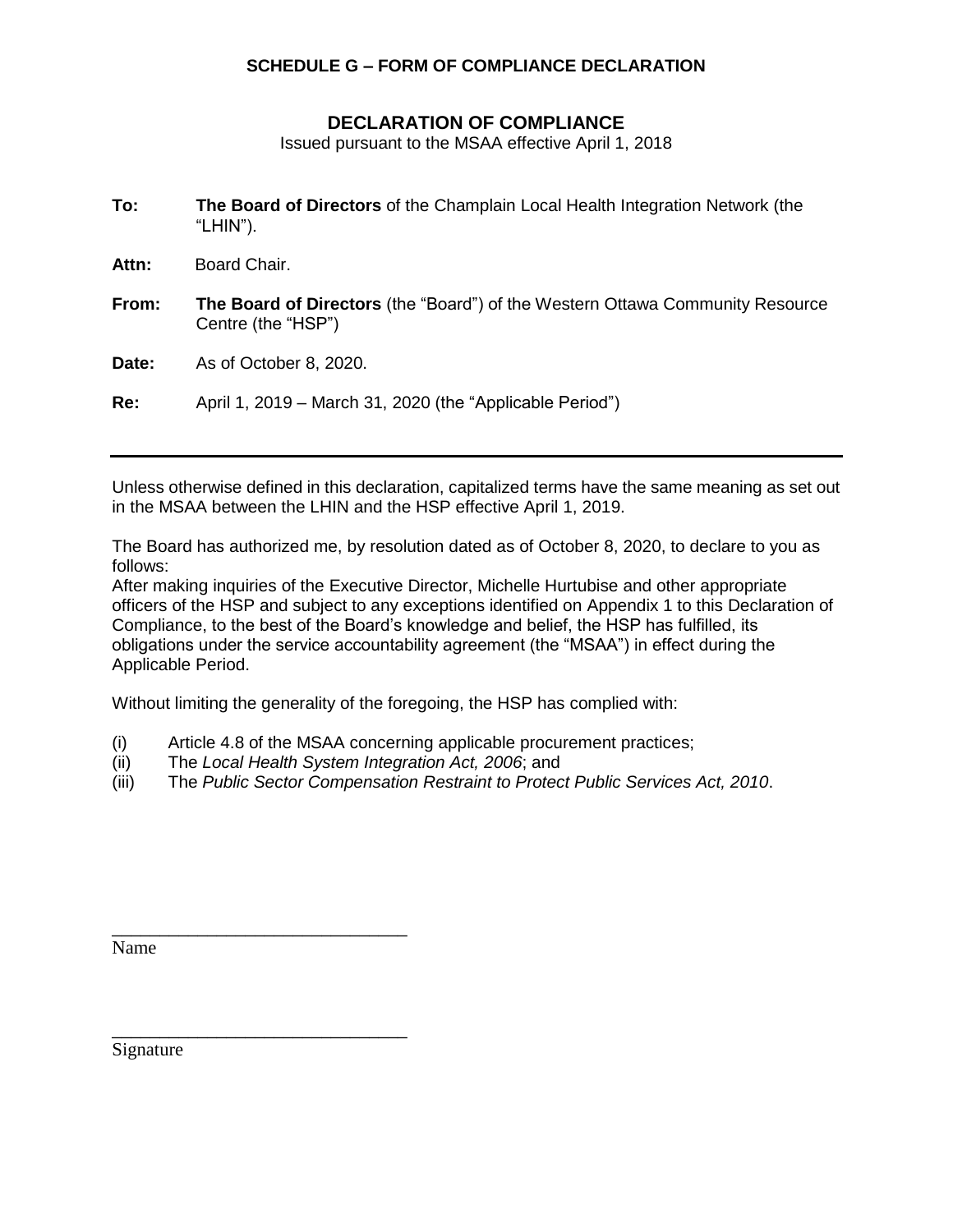# **Schedule G – Form of Compliance Declaration Cont'd.**

## **Appendix 1 - Exceptions**

### **CSS Service Targets**

#### **2019-20**

| <b>Statistic</b>                                               | Actual | <b>Performance</b><br><b>Standard</b> | In Compliance         |  |
|----------------------------------------------------------------|--------|---------------------------------------|-----------------------|--|
| COM IH - Service Arrangement/Coordination 72 5 82 05           |        |                                       |                       |  |
| Visits F2F, Tel., In-House, Cont. Out S 448*;449*;450*;451*    | 45     | 468-633                               | <b>Below Target</b>   |  |
| Individuals Served by Functional Centre S. 455*                | 23     | 320-480                               | <b>Below Target</b>   |  |
| COM IH - Meals Delivery 72 5 82 10                             |        |                                       |                       |  |
| Individuals Served by Functional Centre S. 455*                | 470    | 360-540                               | <b>Yes</b>            |  |
| Meal Delivered-Combined S. 248**10                             | 19,914 | 24000-26000                           | <b>Below Target</b>   |  |
| COM IH - Social and Congregate Dining 72 5 82 12               |        |                                       |                       |  |
| Individuals Served by Functional Centre S. 455*                | 256    | 300-450                               | <b>Below Target</b>   |  |
| Attendance Days Face-to-Face S 483 ** *1                       | 2733   | 2790-3410                             | <b>Below Target</b>   |  |
| COM IH - Transportation - Client 72 5 82 14                    |        |                                       |                       |  |
| Visits F2F, Tel., In-House, Cont. Out S 448*; 449*; 450*; 451* | 6307   | 5463-6038                             | <b>Exceeds Target</b> |  |
| Individuals Served by Functional Centre S. 455*                | 394    | 348-522                               | <b>Yes</b>            |  |
| COM IH - Day Services 72 5 82 20                               |        |                                       |                       |  |
| Individuals Served by Functional Centre S. 455*                | 129    | 106-159                               | <b>Yes</b>            |  |
| Attendance Days Face-to-Face S 483*                            | 4015   | 3683-4501                             | <b>Yes</b>            |  |
| COM IH - Visiting - Social and Safety 72 5 82 60               |        |                                       |                       |  |
| Visits F2F, Tel., In-House, Cont. Out S 448*; 449*; 450*; 451* | 1134   | 1530-1870                             | <b>Below Target</b>   |  |
| Individuals Served by Functional Centre S. 455*                | 20     | $12 - 18$                             | <b>Exceeds Target</b> |  |
| COM IH - Foot Care Services 72 5 82 70                         |        |                                       |                       |  |
| Visits F2F, Tel., In-House, Cont. Out S 448*; 449*; 450*; 451* | 1338   | 1935-2365                             | <b>Below Target</b>   |  |
| Individuals Served by Functional Centre S. 455*                | 377    | 360-540                               | <b>Yes</b>            |  |

In the area of service arrangement (home help, and home maintenance referrals), we continue to be below target. We continue to attribute this decline to changes in programming over the years where we took on the role of referring clients to other agencies for this need. Clients are now seeking assistance directly from other community agencies.

This is the first year that we have been below target on meals delivery. This number reflects the decrease in meals with the removal of Going Home Program from this report. Continued effort to market Meals on Wheels through numerous channels are in the planning stages.

We have continue to experience an increase demand in Transportation services well above our annual targets. In 2019-20 we maximized our ability to manage the continued increase in demand for service, within the current base funding limits, and met with our LHIN Program Supervisor to advise them that we can no longer provide services above the maximum targets